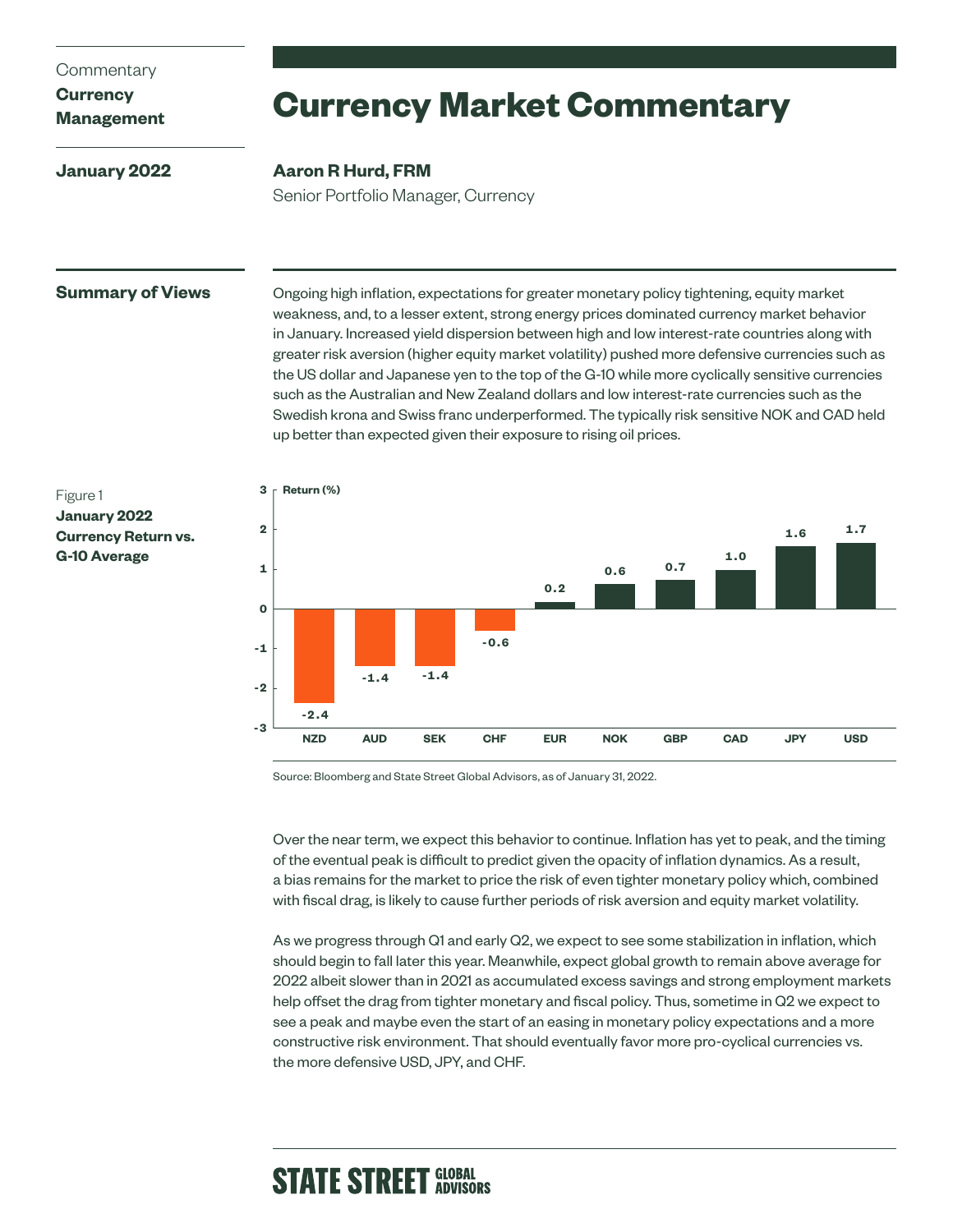# Figure 2 **January 2022 Directional Outlook**

|            | <b>Short/Medium Term Outlook</b>  | <b>Strategic Outlook</b> |
|------------|-----------------------------------|--------------------------|
| <b>NOK</b> |                                   |                          |
| <b>USD</b> |                                   |                          |
| <b>NZD</b> |                                   |                          |
| <b>CHF</b> |                                   |                          |
| GBP        | <b>Contract Contract Contract</b> |                          |
| <b>CAD</b> |                                   |                          |
| <b>AUD</b> |                                   |                          |
| <b>SEK</b> |                                   |                          |
| <b>EUR</b> |                                   |                          |
| <b>JPY</b> |                                   |                          |

Note: All individual currency views in the table above are relative to the G-10 average.

The risk to this baseline view is that central banks tighten too quickly forcing a much more pronounced slowdown in growth in late 2022 to early 2023. This is a risk we are monitoring carefully. A central bank engineered soft landing from historically high levels of inflation is extremely difficult to achieve.

# **Review and Outlook by Currency**

#### **US Dollar (USD)**

The US dollar led the G-10 with a 1.7% gain vs. the average on support from tighter monetary policy expectations resulting from a near 40-year high in inflation at +7% YoY and continued robust economic data. Equity market weakness added an important positive influence via the usual flight to quality demand for the dollar. The Federal Reserve validated higher rate expectations by signaling a March rate hike at its January 26 meeting and choosing not to rule out a rate hike at every meeting this year when asked in the press conference. However, at month-end, Fed speakers pushed back on the possibility of a 0.5% rate increase in March, sending USD slightly lower to finish the month.

We see scope for further near-term USD strength as strong labor markets and high inflation underpin further expected Fed policy tightening, particularly the potential terminal rate, and equity market volatility is likely to persist. Beyond that, we are negative on USD. The dollar is already very expensive compared to our estimates of long-run fair value, G-10 leading US growth is likely to revert more quickly back toward its long-run average, and USD tends to fall after the Fed actually begins raising rates. It is important to recognize that in addition to the USD's overvaluation, which already reflects US advantages, the USD is not the only game in town during this policy tightening cycle. Unlike the 2013–2018 policy tightening cycle, other central banks are also tightening rather than easing policy and commodity markets are enjoying a bull rather than a bear market.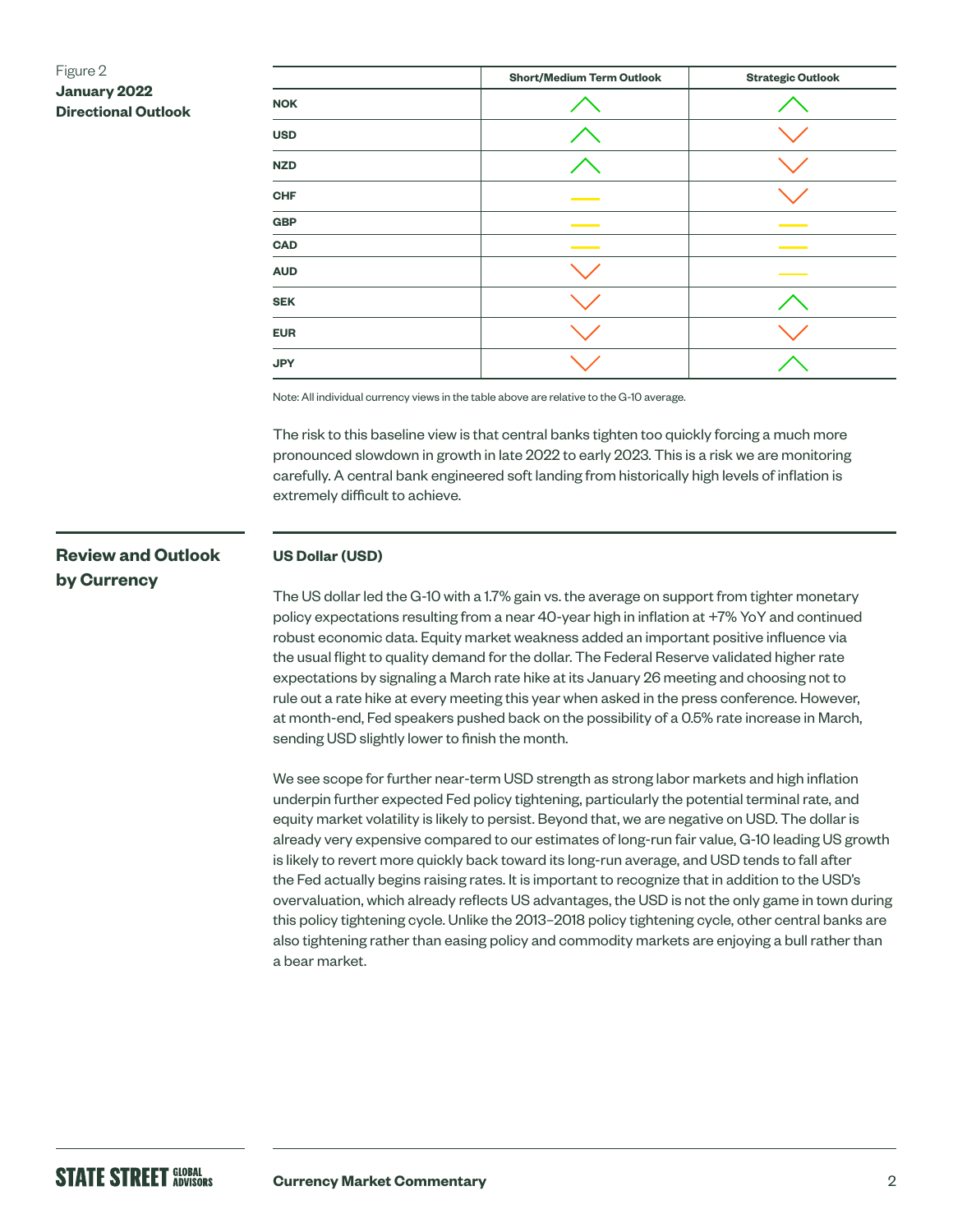| Euro (EUR)                 | The euro had a quiet month, up 0.2% against the G-10. Negative ECB policy rates and a weak<br>long-term growth outlook relative to much of the G-10 limited EUR upside. Downside was limited<br>by the consensus negative EUR view at the start of the year and equity market volatility, which<br>tends to be mildly supportive given the eurozone's large current account surplus.<br>We are broadly negative euro due to its somewhat elevated valuation against commodity<br>currencies and an increasingly negative yield differential against the majority of G-10 currencies.<br>That said, the market is, we think correctly, beginning to price limited ECB policy tightening.<br>We also see potential for depressed relative European equity valuations to attract capital as the<br>year progresses. As a result, we see some upside potential vs. other low yielding currencies such<br>as CHF and JPY. Later this year, if we are correct in our call for broad USD weakness, we could<br>also see EUR rally back toward 1.20 vs. USD. A material hawkish shift by the ECB in coming<br>months could hasten the euro's upside potential. But even if that happens, we'd prefer to position<br>for EUR upside vs. the other defensive low yielders, CHF and JPY.                                                                                                                                                                                                                                                                                                                                             |
|----------------------------|---------------------------------------------------------------------------------------------------------------------------------------------------------------------------------------------------------------------------------------------------------------------------------------------------------------------------------------------------------------------------------------------------------------------------------------------------------------------------------------------------------------------------------------------------------------------------------------------------------------------------------------------------------------------------------------------------------------------------------------------------------------------------------------------------------------------------------------------------------------------------------------------------------------------------------------------------------------------------------------------------------------------------------------------------------------------------------------------------------------------------------------------------------------------------------------------------------------------------------------------------------------------------------------------------------------------------------------------------------------------------------------------------------------------------------------------------------------------------------------------------------------------------------------------------------------------------------------------------------------------------|
| <b>British Pound (GBP)</b> | The pound finished January with a 0.7% gain vs. the G-10 average. UK yields rose on expectations<br>of further Bank of England (BOE) rate increases in response to near 30-year highs in inflation,<br>solid employment data, better than expected November growth data, and resilient PMI data<br>despite the omicron COVID-19 surge. These positive factors helped GBP shrug off equity<br>market volatility to post a gain for the month. Political risk rose slightly on the risk that PM<br>Johnson could face a no confidence vote in response to controversy over social events during<br>the COVID lockdown. This had little discernible impact on GBP as it represents a possible<br>change in Conservative party leadership, not a general election and possible change in party.<br>Our GBP view is mixed. We see limited downside given support from the BOE and resilient<br>fundamentals, but upside will also be slow to materialize. For now, buy GBP selectively mostly<br>against lower yielding currencies such as EUR, CHF, JPY, and cautiously against SEK to capture<br>the positive impacts of BOE policy tightening. We see GBP in a range to slightly weaker against<br>USD for now, but the cheap GBP valuation and our expectation for broad USD weakness as the<br>year progresses should see the currency appreciate vs. the dollar. We would be more inclined to<br>sell GBP against currencies that enjoy the benefits of both rising yields and strong commodity<br>prices such as NZD and NOK but warn that such positions may be volatile near term due to<br>equity market volatility. |
| <b>Japanese Yen (JPY)</b>  | The yen was the second-best performing currency in the G-10, up 1.6%. Negative equity market<br>performance helped the traditional safe haven JPY overcome the negative impulse from sharply<br>rising global yields relative to Japanese yields, which are stuck near zero. At the January 17 Bank<br>of Japan (BOJ) meeting, Governor Kuroda reemphasized the bank's intention to leave interest<br>rates at current levels while inflation remains well below target. National CPI ex-fresh food and<br>energy remains stuck in deflationary territory, -0.7% YoY for December.<br>The yen is at 30-year lows on a real effective exchange rate basis. However, the BOJ's<br>commitment to ultra-loose monetary policy in a world of rising rates and above average growth<br>is likely to lead to even more weakness over the near term. JPY tends to underperform during a<br>global economic recovery and is also somewhat hurt by high and rising oil prices. The key benefit<br>to buying yen is its ability to diversify equity market risk. Indeed, the recent and ongoing pickup in<br>equity market volatility has been positive for the haven yen and is likely to help limit losses going<br>forward. But until we see a more substantive, sustained downturn in global economic activity and<br>monetary policy expectations, the yen is unlikely to correct back up toward long-term fair value.                                                                                                                                                                                                          |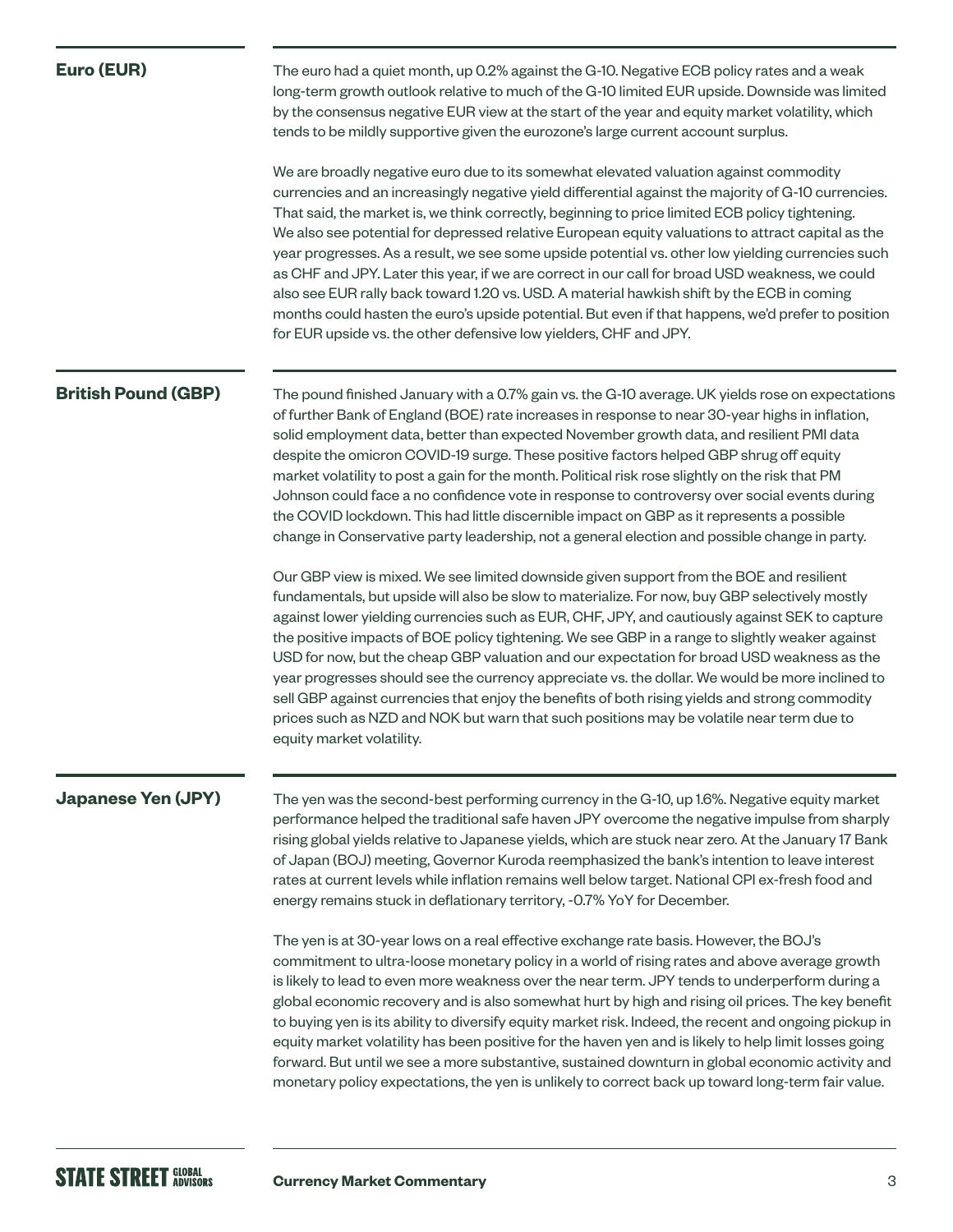# **Canadian Dollar (CAD)**

After posting the best performance in the G-10 during 2021, the Canadian dollar enjoyed a strong start to 2022, +1.0% vs. the G-10 average. Rising oil prices and stellar employment data underpin a strong economic recovery. The Bank of Canada recognized that strength at its January 26 meeting, pointing to the need for policy tightening this year. Canada's close ties with the US and USD also helped stabilize CAD relative to other commodity sensitive currencies in the face of January equity market correction.

Going forward, our CAD view is mixed. Over the course of the year, we see steady monetary policy tightening, a strong economy, and high oil prices pushing CAD higher vs. the USD toward our estimate of fair 1.18, a gain of nearly 7%. However, higher equity market volatility and further upside potential in US Fed policy expectations may delay that appreciation. Against the other higher yielding commodity currencies — NOK, AUD, and NZD — CAD looks like a conservative way to gain exposure to the ongoing pandemic recovery and strong energy prices as those other commodity currencies are more exposed to equity market and/or Chinese growth risks. Relative to low yielding currencies, CAD stands out as particularly attractive vs. the Swiss franc. CHF is extremely expensive compared to our long-run fair value estimates, and long CAD vs. CHF also provides a healthy yield pickup and exposure to rising energy prices.

### **Swiss Franc (CHF)**

During January, the franc defied its usual performance as a haven during times of equity market volatility losing 0.6% vs. the G-10 average. This is not terribly surprising as CHF has enjoyed a multi-month uptrend and the Swiss National Bank (SNB) stands out as one of the most dovish central banks in the G-10 alongside the Bank of Japan. A key policy tool of the SNB is currency market intervention to limit CHF strength. A surge in sight deposits early in January suggest heightened intervention, which likely helped to suppress CHF during the month.

We are negative CHF due to ultra-low yields, low inflation, SNB intervention to limit further CHF gains, and extreme overvaluation vs. long-run fair value. Recent volatility in risky asset markets and Russia-Ukraine risk may limit near-term CHF downside, but we look through that and suggest max short the franc positions. We appear to be reaching the peak in EU omicron cases, which should help to alleviate some support for CHF. An apparent slower pace of SNB intervention over recent months makes sense in the face of rapidly rising import costs has helped keep CHF at elevated levels, but that support should abate as we see inflation easing by mid-year sending CHF gradually lower.

# **Norwegian Krone (NOK)**

The krone gained 0.6% against the G-10 average in January. The steady uptrend in oil prices, gradual expected tightening of monetary policy that began in September, and higher-thanexpected inflation helped support NOK. On the negative side, NOK has been one of the most equity market sensitive currencies in G-10 over the past few years. This relationship was evident as NOK fell 1.75% from January 20 to 24 triggered by equity prices breaking down through their early December lows. The move was short lived, and NOK rebounded back to positive territory alongside the late month recovery in major equity markets.

The elevated equity market risk of NOK notwithstanding, we are positive on the currency over both short- and long-term horizons. NOK is historically cheap on a real effective basis and against our estimates of long-run fair value. Additionally, cyclical fundamentals also support NOK appreciation. Supply/demand dynamics suggest continued oil market strength, which will only bolster the record trade surplus. High inflation and what we believe will prove to be a mild, shortlived setback in growth from omicron should keep the Norges Bank on its tightening projected path. In short, the krone is a cheap currency with commodity support, rising yields, and solid growth fundamentals.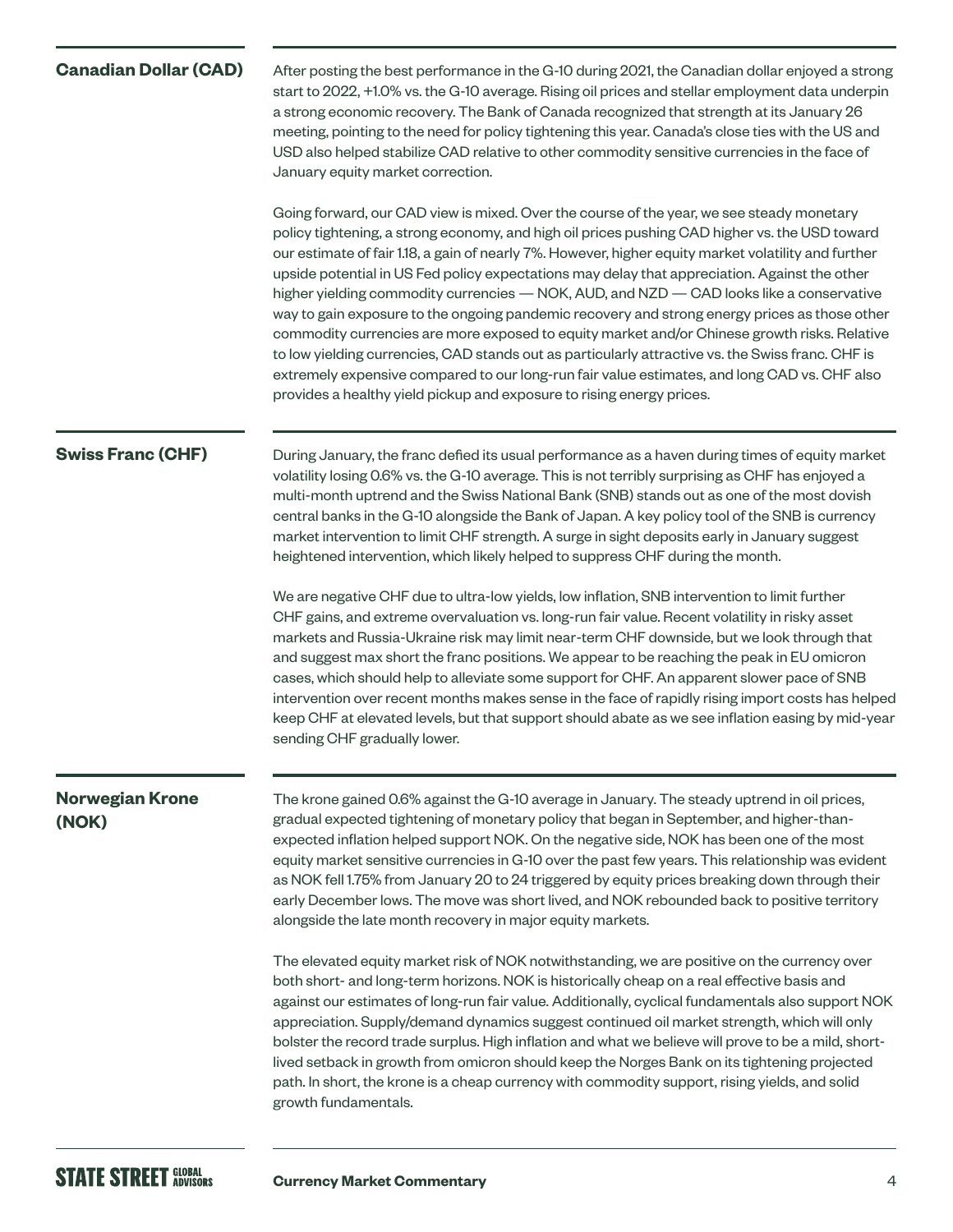| <b>Swedish Krona (SEK)</b>         | The krona struggled in January finishing down 1.4% against the G-10. While other G-10 central<br>banks ratchet up plans for monetary tightening, the Riksbank remains firmly on hold at a zero-<br>interest rate thanks to December core inflation running at only 1.7%. The threat of a Russian<br>invasion of Ukraine and the negative potential consequences to the EU growth outlook and<br>regional stability also likely weighed on SEK during the month. Month-on-month core inflation has<br>jumped up to 0.4% and Q4 GDP surprised to the upside, but that was not enough to offset the<br>impact of rising global yields and regional political risk.<br>SEK remains among the cheapest G-10 currencies but is likely to remain so near term due to the<br>divergence between Riksbank policy and those of other central banks. Continued uncertainty<br>regarding the EU growth outlook and Russia- Ukraine risks are also likely to persist for at least the<br>next month or two. That said, the recent sell-off in SEK looks excessive given its cheap valuation<br>and solid medium to long-term growth outlook. We see room for a recovery, though it may be best<br>to express that vs. other low yielders such as EUR and CHF. The Swedish economy and SEK are<br>closely tied to the EU. If we are correct about the potential for a EUR bounce vs. US dollar later<br>this year, then SEK is likely to outperform USD in H2 2022 as well. |
|------------------------------------|---------------------------------------------------------------------------------------------------------------------------------------------------------------------------------------------------------------------------------------------------------------------------------------------------------------------------------------------------------------------------------------------------------------------------------------------------------------------------------------------------------------------------------------------------------------------------------------------------------------------------------------------------------------------------------------------------------------------------------------------------------------------------------------------------------------------------------------------------------------------------------------------------------------------------------------------------------------------------------------------------------------------------------------------------------------------------------------------------------------------------------------------------------------------------------------------------------------------------------------------------------------------------------------------------------------------------------------------------------------------------------------------------------------------------------------------------------------|
|                                    |                                                                                                                                                                                                                                                                                                                                                                                                                                                                                                                                                                                                                                                                                                                                                                                                                                                                                                                                                                                                                                                                                                                                                                                                                                                                                                                                                                                                                                                               |
| <b>Australian Dollar</b><br>(AUD)  | The Australian dollar fell 1.4% against the G-10 in January despite strong commodity markets,<br>higher-than-expected inflation, rising yields, and impressive employment growth. The negative<br>AUD impulse from weak equity markets and the significant headwinds facing Chinese growth<br>were too much for the AUD to overcome.                                                                                                                                                                                                                                                                                                                                                                                                                                                                                                                                                                                                                                                                                                                                                                                                                                                                                                                                                                                                                                                                                                                          |
|                                    | We recognize the AUD positive local fundamentals reasonable long-run valuation but continue to<br>see near-term downside risks vs. the G-10. The Reserve Bank of Australia (RBA) is more likely to<br>disappoint expectations compared to other major central banks as they wait for high, sustained<br>wage growth, which has yet to materialize. We forecast much improved Chinese growth in the<br>second half of the year, but the current headwinds and lockdown risks from its zero COVID-19<br>policy promise a difficult road over the next few months. We prefer to gain exposure to strong<br>commodities, rising yields, and the post-omicron global recovery via other commodity-linked<br>currencies, such as NOK, CAD, and NZD. Ongoing equity market volatility is likely to continue to<br>weigh on AUD vs. USD, which may push the pair back below support at 0.70. Longer term, we see<br>scope for AUD to recover against USD back toward its fair value around 0.80.                                                                                                                                                                                                                                                                                                                                                                                                                                                                      |
| <b>New Zealand Dollar</b><br>(NZD) | The New Zealand dollar underperformed all G-10 currencies with a loss of 2.4% vs. the average<br>and a loss of 4.1% against USD. The usually risk sensitive NZD followed its usual script and<br>suffered as equity markets fell. NZD also likely lagged as its agricultural export prices lagged the<br>energy-led rally in commodity markets. And, like Australia, China is also a key trading partner,<br>making New Zealand and NZD sensitive to the difficult near-term Chinese growth outlook.                                                                                                                                                                                                                                                                                                                                                                                                                                                                                                                                                                                                                                                                                                                                                                                                                                                                                                                                                          |
|                                    | Unlike AUD, we are more positive on NZD over the near-term. NZD faces challenges from<br>ongoing equity market volatility and Chinese growth weakness. But, the Reserve Bank of New<br>Zealand (RBNZ) has already started to raise policy rates, unemployment is at a record low, Q4<br>CPI surprised to the upside at 5.9%, we see room for a strong post-omicron re-acceleration<br>of economic activity, and it is modestly oversold after the recent depreciation. NZD is slightly<br>expensive to CAD and AUD and is very expensive compared to NOK, but it is the economy most<br>obviously at risk of significant overheating. Against low yielders and the USD, NZD is cheap to fair<br>value with a growing yield advantage and stronger growth outlook.                                                                                                                                                                                                                                                                                                                                                                                                                                                                                                                                                                                                                                                                                             |